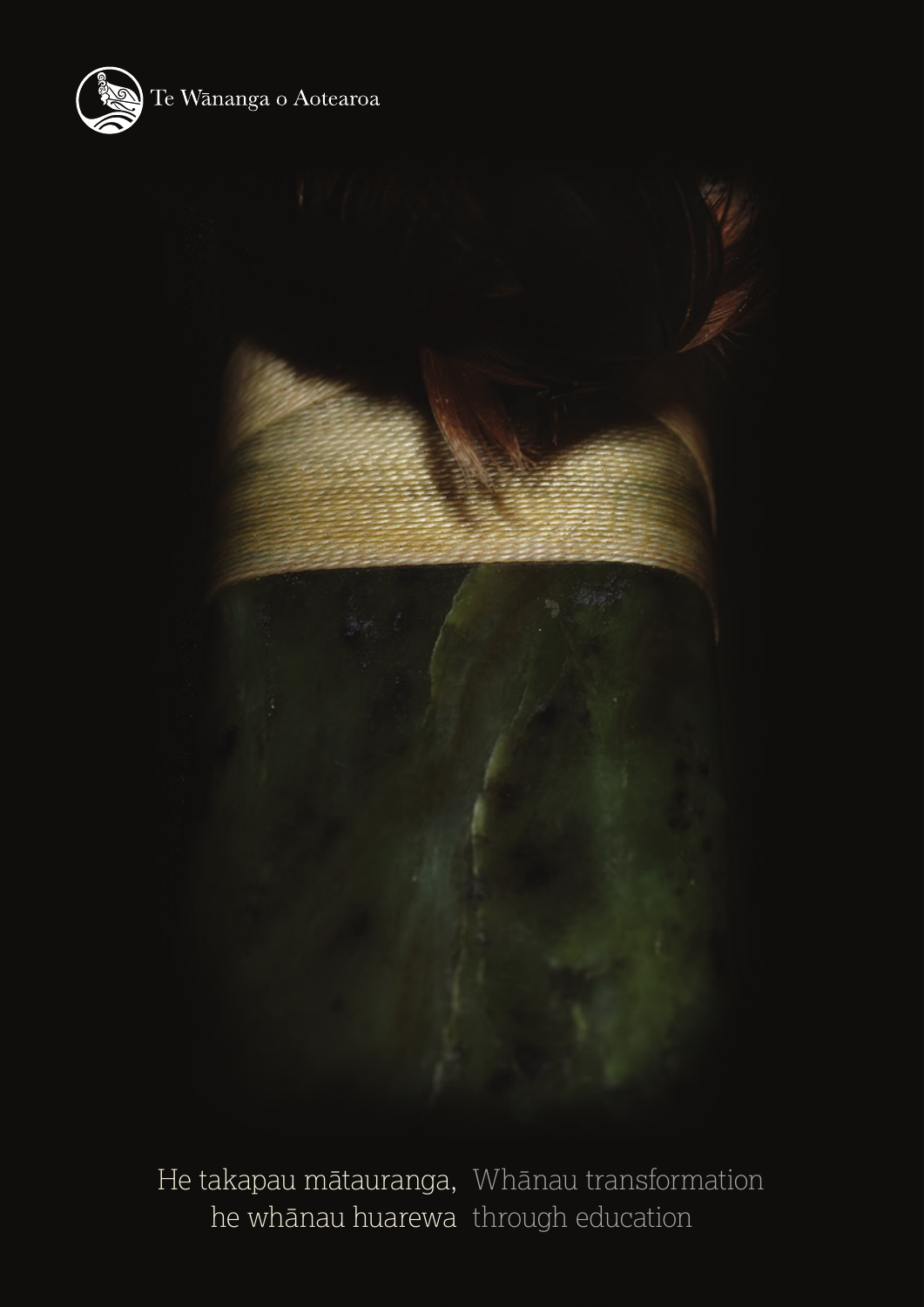Te Wānanga o Aotearoa is a world leader in indigenous education and New Zealand's second largest tertiary provider. Our purpose is to provide unique, high-quality education opportunities – delivered through a Māori world view – which will lead to positive transformational changes for all our tauira (students).

Ours is a story of growth, discovery, and of transformational change that affects not just the individual but the wider whānau and communities.

We have evolved from humble beginnings to become a modern progressive indigenous education organisation with a very strong foundation, that is committed to industry best processes and practices.

We've been educating and inspiring New Zealanders of all ages and cultures for more than 30 years and have welcomed about 300,000 students since our establishment in 1985.

Our purpose is to provide unique, high quality educational opportunities for Māori, and all others, which contributes to positive transformational changes.

# He takapau mātauranga, he whānau huarewa

Whānau transformation through education

#### **Vision Mission**

## Kia angitu te tauira

Tauira Success

#### **Qualifications**

As in previous years, Te Wānanga o Aotearoa has continued to offer a broad range of qualifications that assist tauira and their families to begin their transformative journey. We deliver more than 50 qualifications across eight areas, or marau. The eight marau are:

*Tūāpapa* Foundation

*Te Reo Rangatira* Māori Language

*Angitū* Māori and Indigenous People's Development

*Te Arawhānui* Business, Computing and Innovation

*Hauora* Health and Fitness

*Toi* Māori and Indigenous Art

*Te Hiringa* Education and Social Services

*Umanga* Professional Skills, Trades and Vocations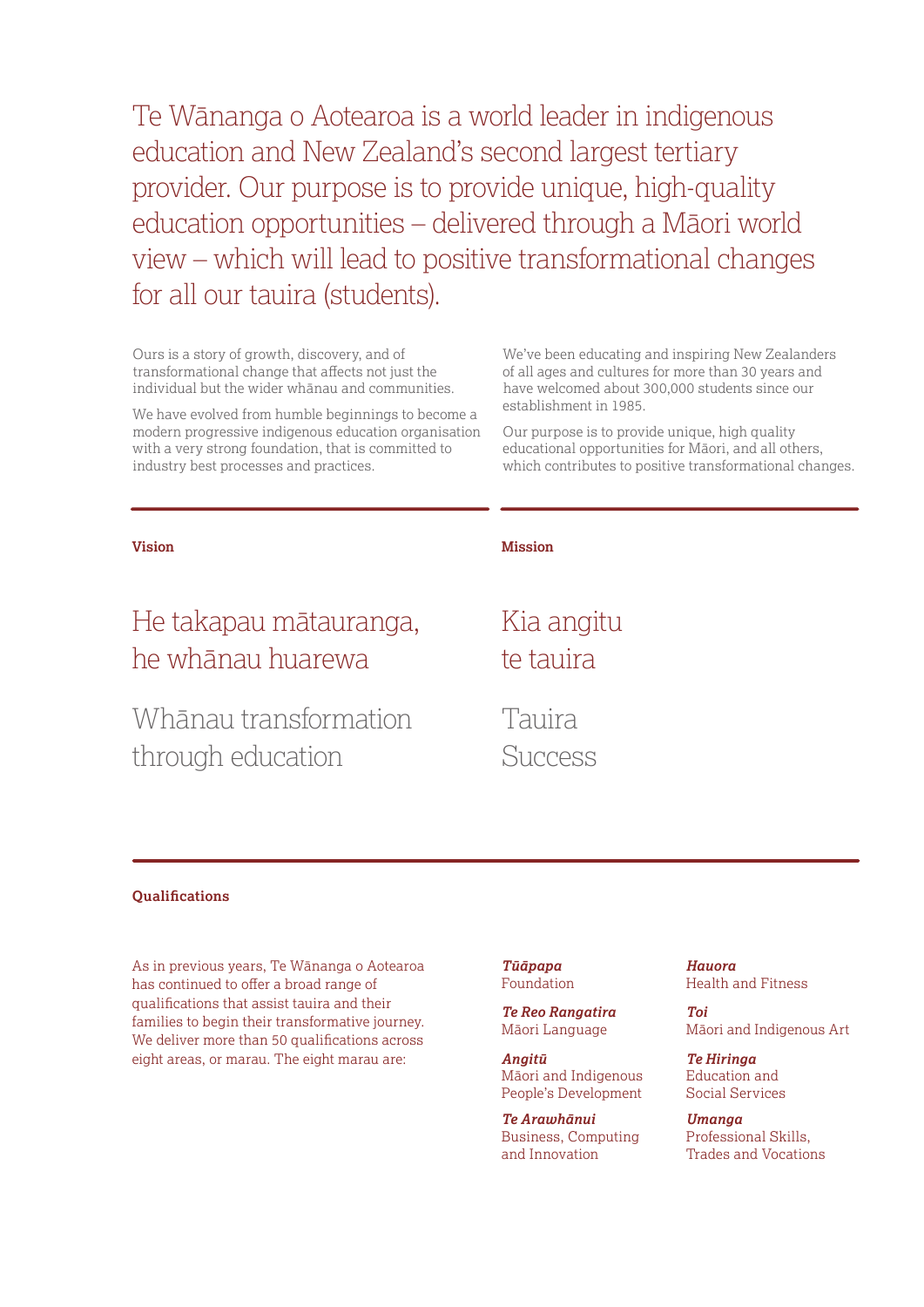#### **Level of Study**

## 30,467 Tauira numbers

19,363 Equivalent Full Time Students (EFTS)

79% Course completion

71% Qualification completion

> 75% Retention

50% Progression rate (Level 1 and 2)

2nd Second largest tertiary provider behind the University of Auckland

120/90 National delivery at 120 sites across 90 towns and cities



\*Total may not add to 100% due to rounding



\*Total may exceed 100% as some students identify with more than one ethnicity

#### **Some key highlights in 2015**

- **›** Continued to advance Mātauranga Māori with 73% of tauira reporting their improved knowledge of mātauranga Māori
- **›** Won the supreme award at the New Zealand Workplace health and safety awards for our health and wellness programme, Tau Ora
- **›** Launched our rangahau (research) strategy with a renewed focus on academic research
- **›** Opened a state of the art new campus in Tauranga
- **›** Achieved a success rate of 75% across all NCEA programmes for the mentoring provided by Te Wānanga o Aotearoa as a part of the National Mentoring Service
- **›** Partnered with the Department of Corrections to deliver the intensive Literacy and Numeracy Service in 16 New Zealand prisons
- **›** Became the largest provider of Youth Guarantee foundation education for 16-19 year olds

### L1-2 Certificates 27% L3-4 Certificates 59%

L5-6 Diplomas & Grad Certs 7% L7-8 Degrees & Postgrad 6%